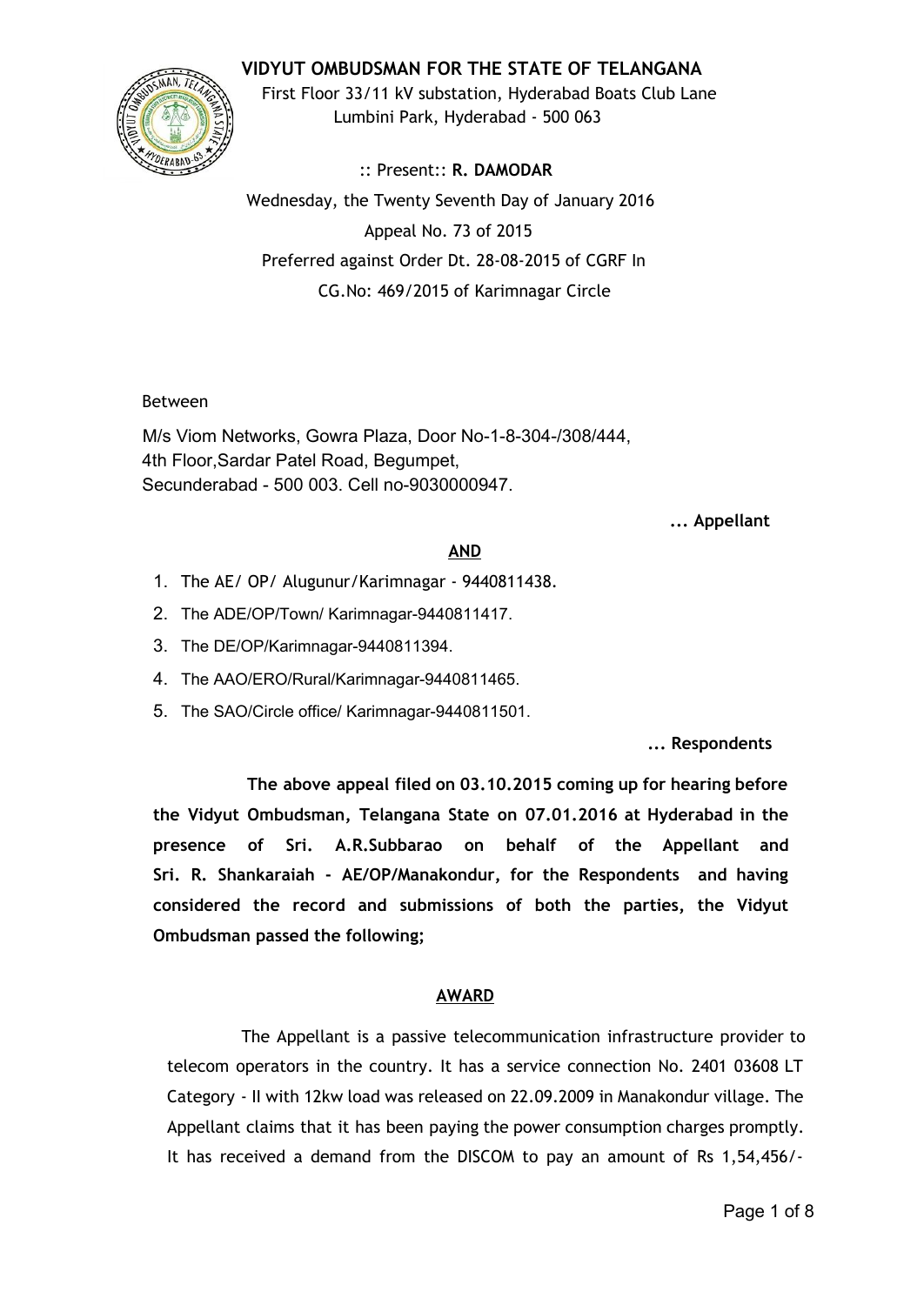towards CC charges for the period from April,2013 to January,2015 by resorting to back billing on KVAH consumption basis. The Appellant raised an objection and could get no response from the Respondents. It then lodged a complaint with the CGRF.

2. Before the CGRF, the AE/OP/Rural/East/Karimnagar has submitted a report stating that the service connection was released in the name of M/s Wireless TT Info Service limited on 22.09.2009. According to him, as per the Tariff Order 2013-14 for the LT Category - II service for loads upwards of 10 kw, a LT trivector meter shall be provided and energy charges shall be computed on KVAH basis. He claimed that a trivector meter was fixed to the service in the month of May,2013 but the service was billed on the basis of Kwh consumption upto Dec,2014 due to "technical reasons". Therefore, he pleaded that the difference between KWH and KVAH reading representing shortfall units was billed during January,2015 based on consumption during January,2015 and a demand was raised for Rs 1,54,456/-.

3. The Respondent No.1 submitted a report on similar lines stating additionally that the difference in KWH and KVAH consumption came to 16879 units for the period from April,2013 to January,2015 and a demand was raised for Rs 1,54,456/-. He further stated that the computed power factor of the service was found as 0.76 to 0.84 during the period from April,2013 to January,2015 due to non availability of capacitive load.

4. On hearing and going through the record, the CGRF came to a conclusion that the additional demand raised by the Respondents was correct, the meter reader committed a mistake and furnished KWH readings instead of KVAH units and upheld the back billing, while directing the 2nd Respondent to take action against the concerned for noting the wrong readings through the impugned orders.

5. Aggrieved and not satisfied with the impugned orders, the Appellant preferred the present Appeal stating that as per clause 7.5.1.4.4 of GTCS, the back billing should have been for a maximum period of 3 months prior to the date of inspection in case of domestic and agriculture and 6 months in the case of other categories and in the present case, the upholding of backbilling for a period beyond 6 months is illegal and liable to be set aside.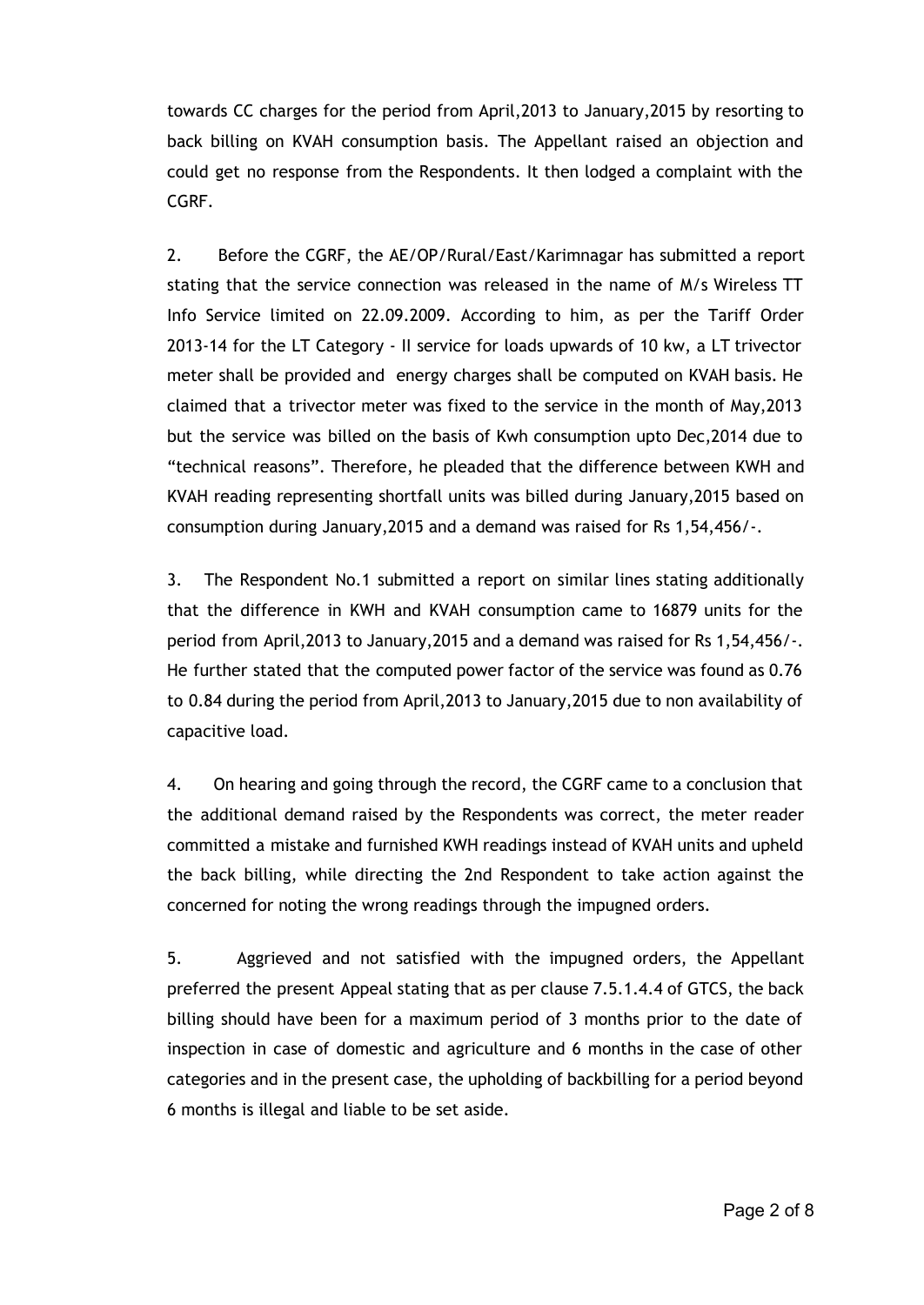6. The 2nd Respondent, ADE/OP/Algunoor submitted a report in this Appeal stating that the trivector meter was fixed in the month of May,2013 and the service was billed with KWH consumption upto December,2014 due to "technical reasons" and therefore, the shortfall between KVAH and KWH reading was taken into consideration which came to 16,879 units and a demand for Rs 1,54,456/- was raised and supported the reasoning adopted by the CGRF.The 4th Respondent, AAO/ERO/Rural & the AAE/OP/Manakondur have submitted similar replies terming the shortfall as due to technical reasons.

7. The 3rd Respondent, DE/OP/Karimnagar submitted a show cause notice dt 17-12-2015 issued to the concerned AE/OP/Manakondur, who was stated to be the person responsible for making wrong reading, demanding an explanation from him and another show cause notice dt 5.1.2016 issued by DE/OP to sri R.Shankaraiah, AAE/OP/Manakondur demanding to show cause why minor punishment should not be imposed on hims for the lapse. What happened thereafter is not known.

8. The efforts made to get the matter settled by way of meditation could not succeed, because of the nature of the dispute and stand of the parties and therefore, the matter is being disposed of on merits.

## 9. **Arguments Heard.**

10. The points for determination are:-

- i. Whether the claim of the Appellant that the back billing shall be restricted for a period of 6 months only prior to the date of inspection as per clause 7.5.1.4.4 of GTCS is valid?
- ii. Whether the back billing resorted to on the basis of shortfall of reading amounting to 16,879 units representing the difference in KWH and KVAH consumption for the period from April,2013 to January,2015 is valid?

iii. Whether the impugned orders are liable to be set aside?

## **Points 1 to 3**

11. The ADE/OP/Alugunoor asserted that a LT trivector meter was provided in the month of May,2013 under which the consumption should have been recorded in KVAH and instead, it was shown as KWH consumption, resulting in the Appellant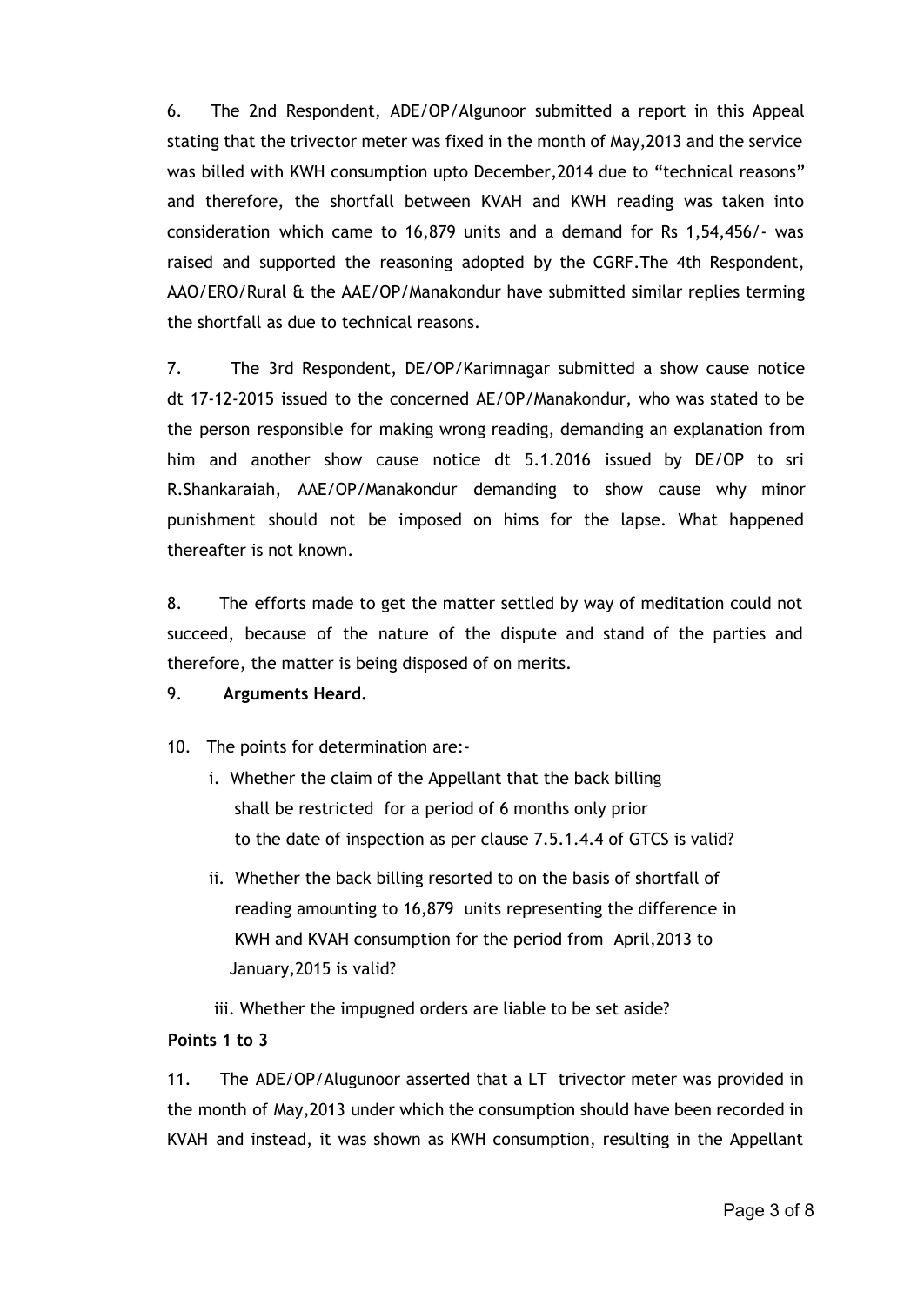being billed for 16,879 units additionally from April,2013 to January,2015 under KVAH consumption.

12. The AAO/ERO/Rural/Karimnagar addressed the Appellant on 5-8-2015 for payment stating that the back billing amount of Rs 1,54,456/- was arrived at due to change in the method of billing from KWH to KVAH.

13. The 4th Respondent, AAO/ERO/Rural addressed a letter dt 22-1-2015 to the service holder/Appellant to state that from April,2013 to 10th January,2015 KWH and KVAH readings detailed in the annexed statements to show the shortfall/ difference in units to 16,660 as follows:

| SI.<br><b>No</b> | Month    | <b>KWH</b> | <b>Units</b><br>already<br>billed | <b>KVAH</b> | <b>Units</b><br>to be<br>billed | Difference units<br>to be billed |
|------------------|----------|------------|-----------------------------------|-------------|---------------------------------|----------------------------------|
| $\mathbf{1}$     | Apr - 13 | 393        | 393                               | 465         | 465                             | 72                               |
| $\overline{2}$   | May - 13 | 3622       | 3229                              | 4249        | 3784                            | 555                              |
| $\overline{3}$   | Jun - 13 | 6869       | 3247                              | 8093        | 3844                            | 597                              |
| 4                | Jul - 13 | 9520       | 2651                              | 11246       | 3153                            | 502                              |
| 5                | Aug - 13 | 12172      | 2652                              | 14477       | 3231                            | 579                              |
| 6                | Sep - 13 | 14875      | 2703                              | 17723       | 3246                            | 543                              |
| 7                | Oct - 13 | 18126      | 3251                              | 21650       | 3927                            | 676                              |
| 8                | Nov - 13 | 20775      | 2649                              | 25118       | 3468                            | 819                              |
| 9                | Dec - 13 | 23126      | 2351                              | 28139       | 3021                            | 670                              |
| 10               | Jan - 14 | 25592      | 2466                              | 31177       | 3038                            | 572                              |
| 11               | Feb - 14 | 28187      | 2595                              | 34329       | 3152                            | 557                              |
| 12               | Mar - 14 | 30398      | 2211                              | 37112       | 2783                            | 572                              |
| 13               | Apr - 14 | 32558      | 2160                              | 39816       | 2704                            | 544                              |
| 14               | May -14  | 35409      | 2851                              | 43386       | 3570                            | 719                              |
| 15               | Jun - 14 | 38238      | 2829                              | 46898       | 3512                            | 683                              |
| 16               | Jul - 14 | 40756      | 2518                              | 49983       | 3085                            | 567                              |
| 17               | Aug - 14 | 43278      | 2522                              | 52947       | 2964                            | 442                              |
| 18               | Sep - 14 | 46301      | 3023                              | 56774       | 3827                            | 804                              |
| 19               | Oct - 14 | 49028      | 2727                              | 60036       | 3262                            | 535                              |
| 20               | Nov - 14 | 51841      | 2813                              | 63504       | 3468                            | 655                              |

**STATEMENT SHOWING THE SC NO. 2401-03608, CAT-II MANAKONDUR, KWH AND KVAH READINGS WITH DIFFERENCE IN UNITS**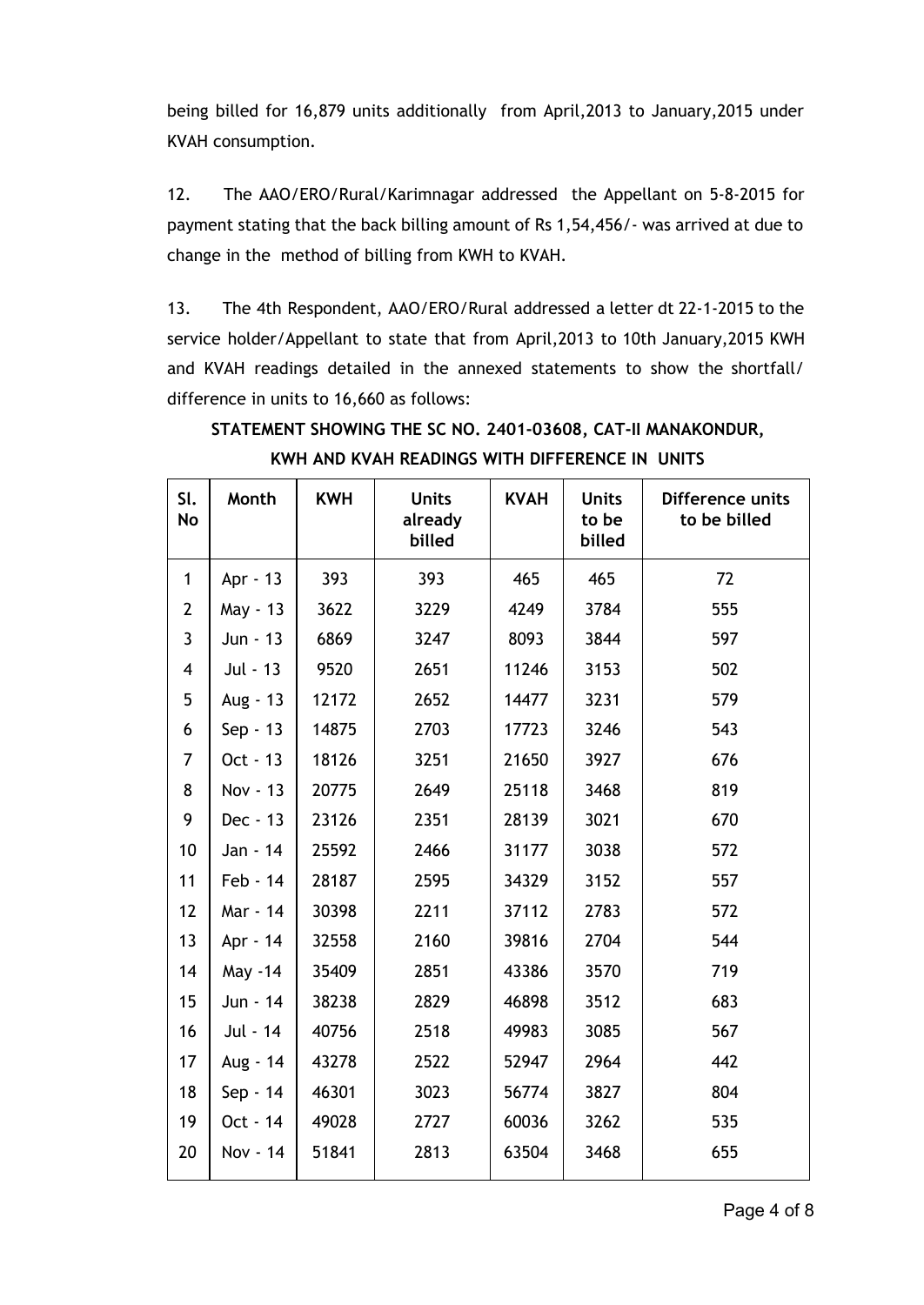|    |          |       | 58353 |       | 71515 | 13162 |
|----|----------|-------|-------|-------|-------|-------|
| 22 | Jan - 15 | 58353 | 2855  | 71515 | 3498  | 643   |
| 21 | Dec - 14 | 55498 | 3657  | 68017 | 4513  | 856   |

**Note**:- As on Jan'15 13162 + 3717 = 16879 units were arrived at as per the statement of consumption , billing, collection and arrears history (KVAH) of NPDCL enclosed with the letter of the AAO/ERO to the consumer vide Lr.No. AAO.ERO.R.KNR.JAO.BS.NS.D.No. 405/15 Dt 5-8-2015

14. The Appellant claimed that as per GTCS Clause 7.5.1.4.4, the DISCOM can resort to back billing for 6 months only, prior to the date of inspection and not for the entire alleged period. The contention of the Appellant is based on the unamended clause 7.5.1.4.4. The Clause in question was amended vide proceedings of APERC/Secy/96/2014 dt. 31.5.2014 to the following effect:

> "7.5.1.4.4. The assessment shall be made for the entire period during which the status of defective meter can be clearly established, however, the period during which such status of defective meter cannot be ascertained, such period shall be limited to a period of twelve months immediately preceding the date of inspection."

15. The amended clause w.e.f 31.5.2014 came into force from 31.5.2014 and therefore, the contention of the Appellant that the back billing can be resorted to for a period of 6 months only cannot be sustained, in view of the fact that the clause permits the DISCOM to assess the service for the entire period, if the status of defective meter can be clearly established from a particular period or if the wrong noting of meter reading if known clearly, the assessment shall be made for the entire period and only in cases where the status of the defective meter cannot be ascertained, then the back billing shall be restricted for a period of 12 months prior to the date of inspection. In the present case, the DISCOM is authorised to resort to back billing for the entire period as the exact period of defect is clearly established. Thus the contention of the Appellant on this aspect is untenable.

16. The Respondents claimed that a trivector meter was fixed to the service of the Appellant in May,2013 while the service was billed with KWH consumption upto December,2014 due to "technical reasons". This technical reason admittedly is a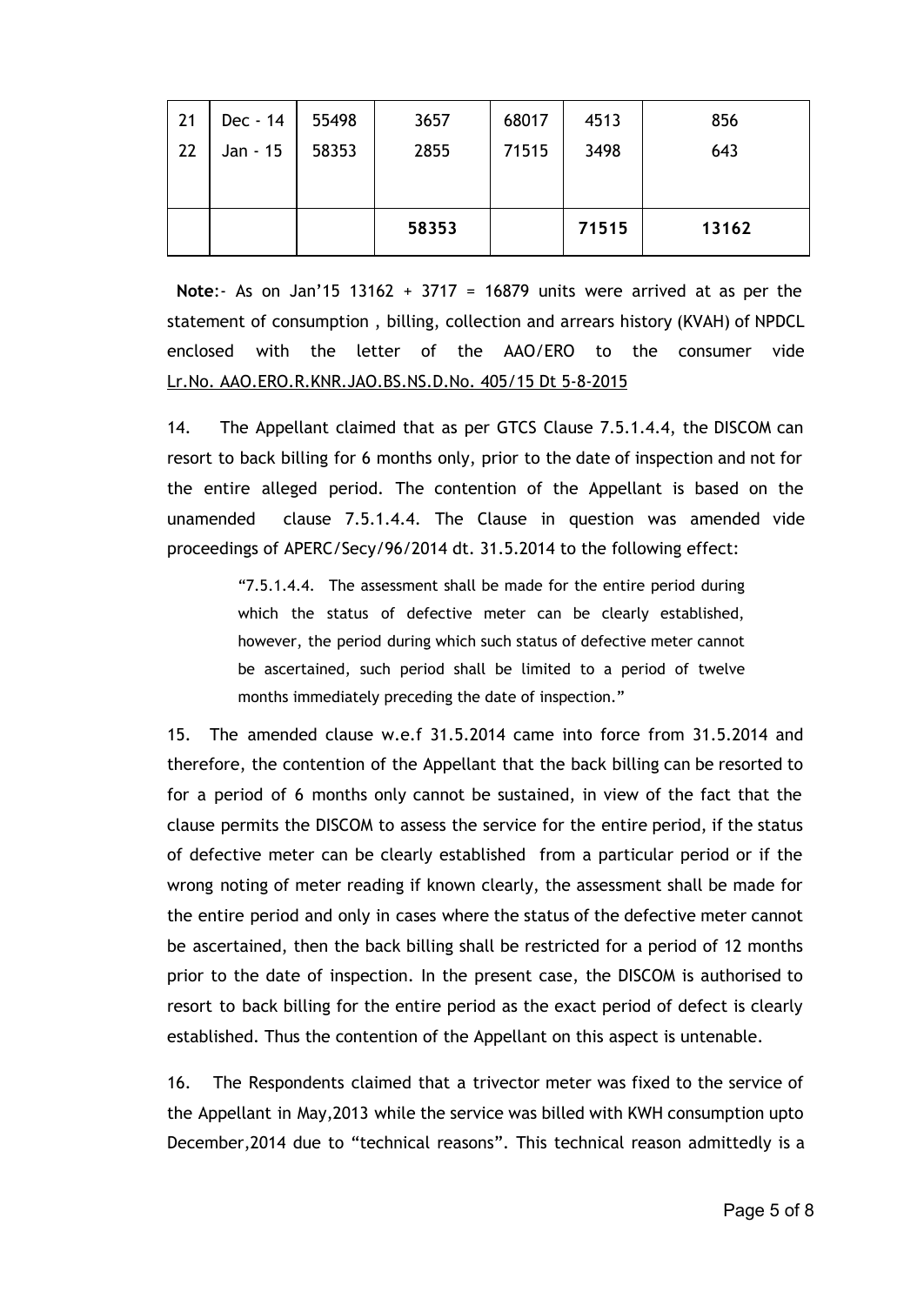camouflage for the negligence of the meter reader, which the DISCOM was not ready to concede.

17. The Respondents have relied upon the schedule of retail supply tariffs and terms and conditions clause 2 under the head LT Category - II non domestic/commercial which specifies that for loads of 10 KW and above, a LT trivector meter shall be provided and energy charges shall be billed on KVAH basis. It also provided that for loads below 10 KW, the billing shall be based on KWH, apart from other points. Admittedly, the service of the Appellant had load of 12 KW which is above 10 KW and a suitable trivector meter was fixed to the service and if such is the case, as per the schedule of retail supply tariffs and terms and conditions, the energy charges can be billed on KVAH basis. In the present case, the Respondents claim that the service was billed under KWH instead of KVAH basis and as per the table noted supra, there was difference in the calculation of units. Had the billing been done on the basis of KVAH, the Appellant would have to pay for 71,515 units on KVAH basis, while it was actually billed for 58,353 units on KWH basis, leading to unbilled units of  $13,162+3,717 = 16,879$  units. It is to be noted that there is no hand of the Appellant in this misreading of consumed units and it is totally the handiwork of a negligent meter reader which resulted in issue of a demand being raised by the DISCOM for Rs 1,54,456/-. Supported by amended clause 7.5.1.4.4 of GTCS, the Respondents are entitled to raise the demand for shortfall of units as a result of wrong calculation of units based on KWH instead of on KVAH. Therefore, the demand raised by the Respondents on the service connection of the Appellant is upheld in favour of the Respondents.

18. The next important aspect in this matter is raising of the bill for the service connection on the basis of KWH by the concerned AE, who was entrusted with the responsibility of reading the meter for raising the bills. The initial response of the Respondents as due to "technical reasons" is found to be the work of the meter reader. The concerned AE/OP/Manakondur from whom an explanation was called for and a show cause notice was issued. What reply the officer submitted is not on record. However, it is pretty clear that because of want of caution on the part of the meter reader, the present situation came up. It is also clear that the energy was consumed by the Appellant and it has to pay for such consumption. There is likelihood that the person responsible for this situation may be met with mild or no punishment, which would not help the Appellant in any manner. Therefore, there should be a direction to the DISCOM to pay Rs 5,000/- to the Appellant by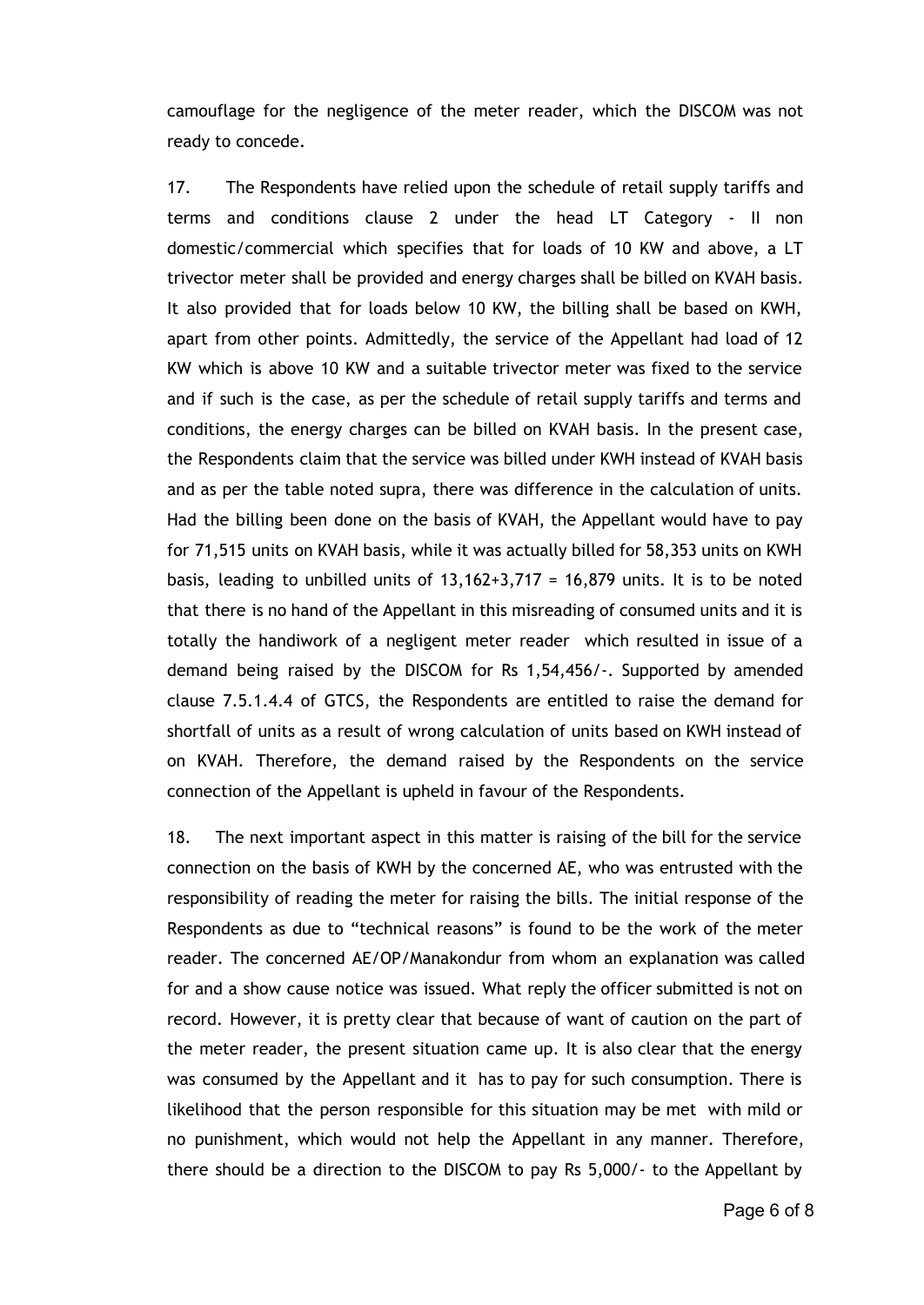way of compensation for the negligence of its personnel. The DISCOM is at liberty to recover this amount from the person responsible for issuing the wrong bill to the Appellant.

19. The Appellant, for no fault, is being burdened with payment of Rs 1,54,456/ to pay at one time, which appears to be unreasonable. The Appellant is therefore found entitled to pay this back billing amount in 12 equal monthly installments, less the amount awarded as compensation, from the month of March,2016. Default in payment of this installment in any month would make the entire amount due for recovery with attendant consequences.

20. In the result, the Appeal is disposed of holding:

**a) The back billing for the period from May,2013 to December,2014 is found to be as per the amended Clause 7.5.1.4.4 of GTCS and it is upheld.**

**b) The DISCOM shall pay Rs 5,000/- to the Appellant by way of compensation for subjecting the Appellant to back billing for the fault of its employee, who instead of reading the meter at KVAH, read with KWH resulting in short billing and adjust this amount in the future bills.**

**c) The amount of back billing shall be payable by the Appellant in 12 equal installments as permitted under the amended Clause 4.6.1 of Regulation 7/2013, less the amount of Rs 5,000/- to it as compensation, starting from the bill of March,2016 and in default of any single instalment, the entire amount of back billing shall become recoverable with all its consequences.**

20. The impugned orders, in view of the aforementioned reasons, are confirmed.

21. **This award shall be implemented within 15 days of the receipt of the Award at the risk of penalties as indicated in clauses 3.38, 3.39, 3.42 of the Regulation No. 3/2015 of TSERC.**

Typed by cco, Corrected, Signed and Pronounced by me on this the  $27<sup>th</sup>$  day of January, 2016.

Sd/-

**VIDYUT OMBUDSMAN**